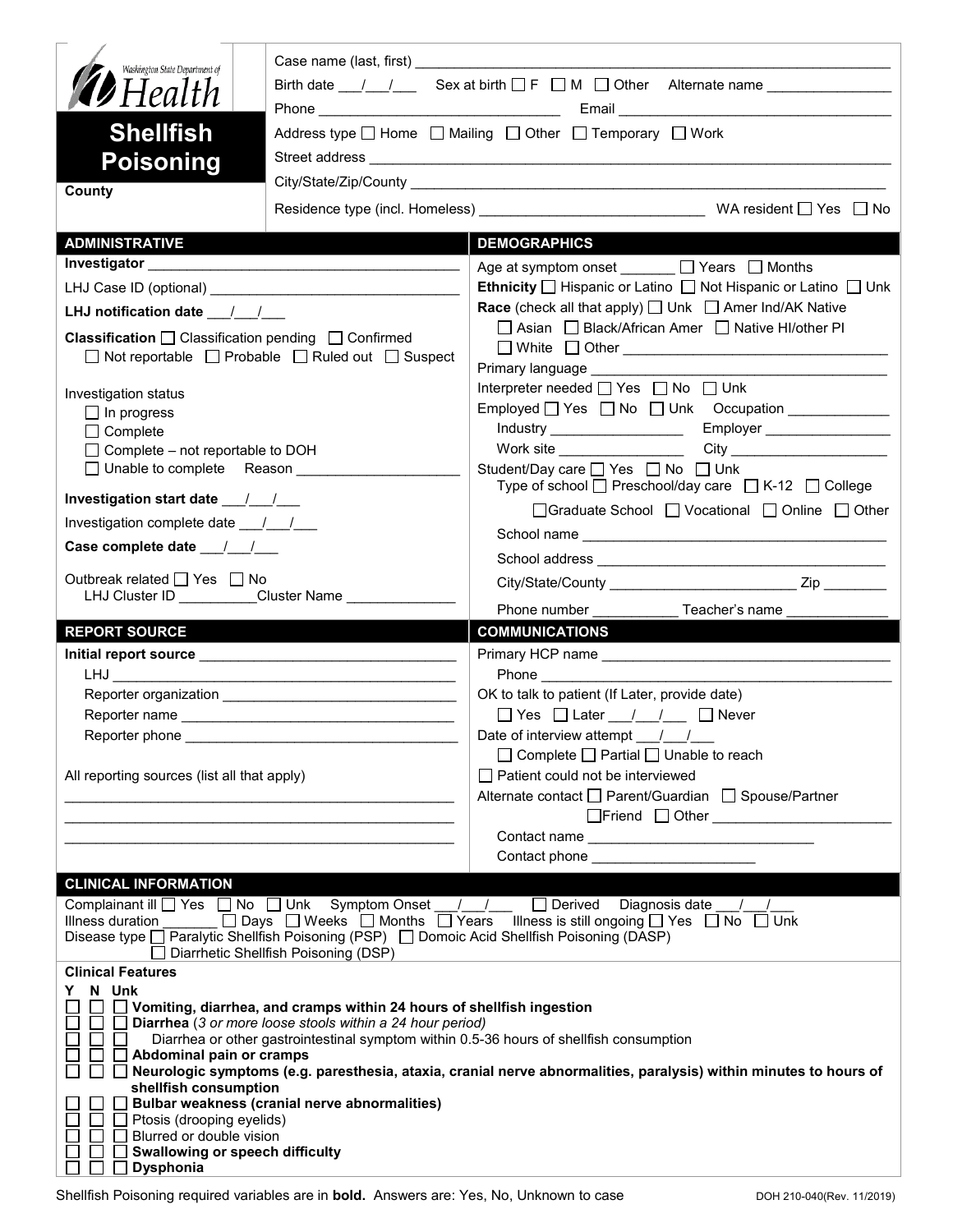| Case Name                                                                                                                                                                                             | LHJ Case ID                                                                             |                                |  |  |
|-------------------------------------------------------------------------------------------------------------------------------------------------------------------------------------------------------|-----------------------------------------------------------------------------------------|--------------------------------|--|--|
| <b>Mouth tingling or numbness</b>                                                                                                                                                                     |                                                                                         |                                |  |  |
| $\Box$<br>Paralysis or weakness                                                                                                                                                                       |                                                                                         |                                |  |  |
| Ascending                                                                                                                                                                                             |                                                                                         |                                |  |  |
| Descending                                                                                                                                                                                            |                                                                                         |                                |  |  |
| Asymmetric                                                                                                                                                                                            |                                                                                         |                                |  |  |
| Symmetric                                                                                                                                                                                             |                                                                                         |                                |  |  |
| Acute                                                                                                                                                                                                 |                                                                                         |                                |  |  |
| $\Box$ Ataxia                                                                                                                                                                                         |                                                                                         |                                |  |  |
| $\mathsf{L}$<br><b>Extremities numb</b>                                                                                                                                                               |                                                                                         |                                |  |  |
| Excessive respiratory secretions                                                                                                                                                                      |                                                                                         |                                |  |  |
| $\Box$ Dyspnea (shortness of breath)                                                                                                                                                                  |                                                                                         |                                |  |  |
| Respiratory failure                                                                                                                                                                                   |                                                                                         |                                |  |  |
| □ Cardiac arrhythmias, ECG abnormalities                                                                                                                                                              |                                                                                         |                                |  |  |
| $\Box$ Confusion                                                                                                                                                                                      |                                                                                         |                                |  |  |
| $\Box$ Memory loss                                                                                                                                                                                    |                                                                                         |                                |  |  |
| Seizure new with disease                                                                                                                                                                              |                                                                                         |                                |  |  |
| $\Box$ Coma<br>$\Box$                                                                                                                                                                                 |                                                                                         |                                |  |  |
| Hospitalization                                                                                                                                                                                       |                                                                                         |                                |  |  |
| N Unk<br>Y.                                                                                                                                                                                           |                                                                                         |                                |  |  |
| $\Box$                                                                                                                                                                                                |                                                                                         |                                |  |  |
|                                                                                                                                                                                                       |                                                                                         |                                |  |  |
| Disposition □ Another acute care hospital Facility name ________________________                                                                                                                      |                                                                                         |                                |  |  |
| $\Box$ Died in hospital                                                                                                                                                                               |                                                                                         |                                |  |  |
|                                                                                                                                                                                                       | □ Long term acute care facility Facility name __________________________________        |                                |  |  |
|                                                                                                                                                                                                       |                                                                                         |                                |  |  |
| □ Non-healthcare (home) □ Unk □ Other _                                                                                                                                                               |                                                                                         |                                |  |  |
| Admitted to ICU Date admitted to ICU / / / Date discharged from ICU / /                                                                                                                               |                                                                                         |                                |  |  |
| Mechanical ventilation or intubation required                                                                                                                                                         |                                                                                         |                                |  |  |
| Still hospitalized As of / /<br>$\mathsf{L}$                                                                                                                                                          |                                                                                         |                                |  |  |
| N Unk                                                                                                                                                                                                 |                                                                                         |                                |  |  |
| Υ                                                                                                                                                                                                     |                                                                                         |                                |  |  |
| $\Box$ Died of this illness                                                                                                                                                                           | Death date <u>Janual Please fill</u> in the death date information on the Person Screen |                                |  |  |
| $\perp$<br>Autopsy performed                                                                                                                                                                          |                                                                                         |                                |  |  |
| П<br>$\Box$ $\Box$<br>Death certificate lists disease as a cause of death or a significant contributing condition                                                                                     |                                                                                         |                                |  |  |
|                                                                                                                                                                                                       |                                                                                         |                                |  |  |
|                                                                                                                                                                                                       |                                                                                         |                                |  |  |
| Location of death $\Box$ Outside of hospital (e.g., home or in transit to the hospital) $\Box$ Emergency department (ED)                                                                              |                                                                                         |                                |  |  |
| $\Box$ Inpatient ward $\Box$ ICU $\Box$ Other                                                                                                                                                         |                                                                                         |                                |  |  |
| RISK AND RESPONSE (Ask about exposures .5-36 hours before symptom onset)                                                                                                                              |                                                                                         |                                |  |  |
| <b>Travel</b>                                                                                                                                                                                         |                                                                                         |                                |  |  |
|                                                                                                                                                                                                       | Setting 2                                                                               | Setting 3                      |  |  |
| Setting 1                                                                                                                                                                                             |                                                                                         |                                |  |  |
|                                                                                                                                                                                                       | County/City _________________                                                           | County/City __________________ |  |  |
|                                                                                                                                                                                                       |                                                                                         | $\Box$<br>State                |  |  |
| □ Country <u>________________</u><br>Other                                                                                                                                                            | □ Country <u>________________</u><br>Other                                              | Other                          |  |  |
| Destination name                                                                                                                                                                                      |                                                                                         |                                |  |  |
|                                                                                                                                                                                                       |                                                                                         |                                |  |  |
| Start and end dates<br>to                                                                                                                                                                             | to                                                                                      | to                             |  |  |
| <b>Risk and Exposure Information</b>                                                                                                                                                                  |                                                                                         |                                |  |  |
| N Unk<br>Y.                                                                                                                                                                                           |                                                                                         |                                |  |  |
|                                                                                                                                                                                                       |                                                                                         |                                |  |  |
| □ □ Is case a recent foreign arrival (e.g., immigrant, refugee, adoptee, visitor) Country ____________________                                                                                        |                                                                                         |                                |  |  |
| $\Box$ Does the case know anyone sharing shellfish with similar symptoms or illness                                                                                                                   |                                                                                         |                                |  |  |
| $\Box$ $\Box$ Bivalve shellfish (oysters, clams, mussels, etc.) $\quad$ County of location collected $\quad \Box$                                                                                     |                                                                                         |                                |  |  |
| Type □ Oysters □ Clams □ Geoducks □ Mussels □ Scallops □ Cockles □ Barnacles                                                                                                                          |                                                                                         |                                |  |  |
| $\Box$ Other<br>the control of the control of the control of the control of the control of                                                                                                            |                                                                                         |                                |  |  |
| <b>Exposure and Transmission Summary</b>                                                                                                                                                              |                                                                                         |                                |  |  |
| Y N Unk                                                                                                                                                                                               |                                                                                         |                                |  |  |
|                                                                                                                                                                                                       |                                                                                         |                                |  |  |
| $\Box$ Epidemiologic link to a confirmed human case                                                                                                                                                   |                                                                                         |                                |  |  |
|                                                                                                                                                                                                       |                                                                                         |                                |  |  |
| Likely geographic region of exposure   In Washington - county ____________                                                                                                                            |                                                                                         | □ Other state ______________   |  |  |
|                                                                                                                                                                                                       | $\Box$ Unk<br>□ Not in US - country _____________                                       |                                |  |  |
| International travel related □ During entire exposure period □ During part of exposure period □ No international travel                                                                               |                                                                                         |                                |  |  |
|                                                                                                                                                                                                       |                                                                                         |                                |  |  |
| Suspected exposure type [ Foodborne                                                                                                                                                                   |                                                                                         |                                |  |  |
| <b>Describe Example 20</b>                                                                                                                                                                            |                                                                                         |                                |  |  |
| Suspected exposure setting □ Day care/Childcare □ School (not college) □ Doctor's office □ Hospital ward □ Hospital ER                                                                                |                                                                                         |                                |  |  |
| □ Hospital outpatient facility □ Home □ Work □ College □ Military □ Correctional facility □ Place of worship                                                                                          |                                                                                         |                                |  |  |
|                                                                                                                                                                                                       |                                                                                         |                                |  |  |
| □ Laboratory □ Long term care facility □ Homeless/shelter □ International travel □ Out of state travel □ Transit<br>□ Social event □ Large public gathering □ Restaurant □ Hotel/motel/hostel □ Other |                                                                                         |                                |  |  |